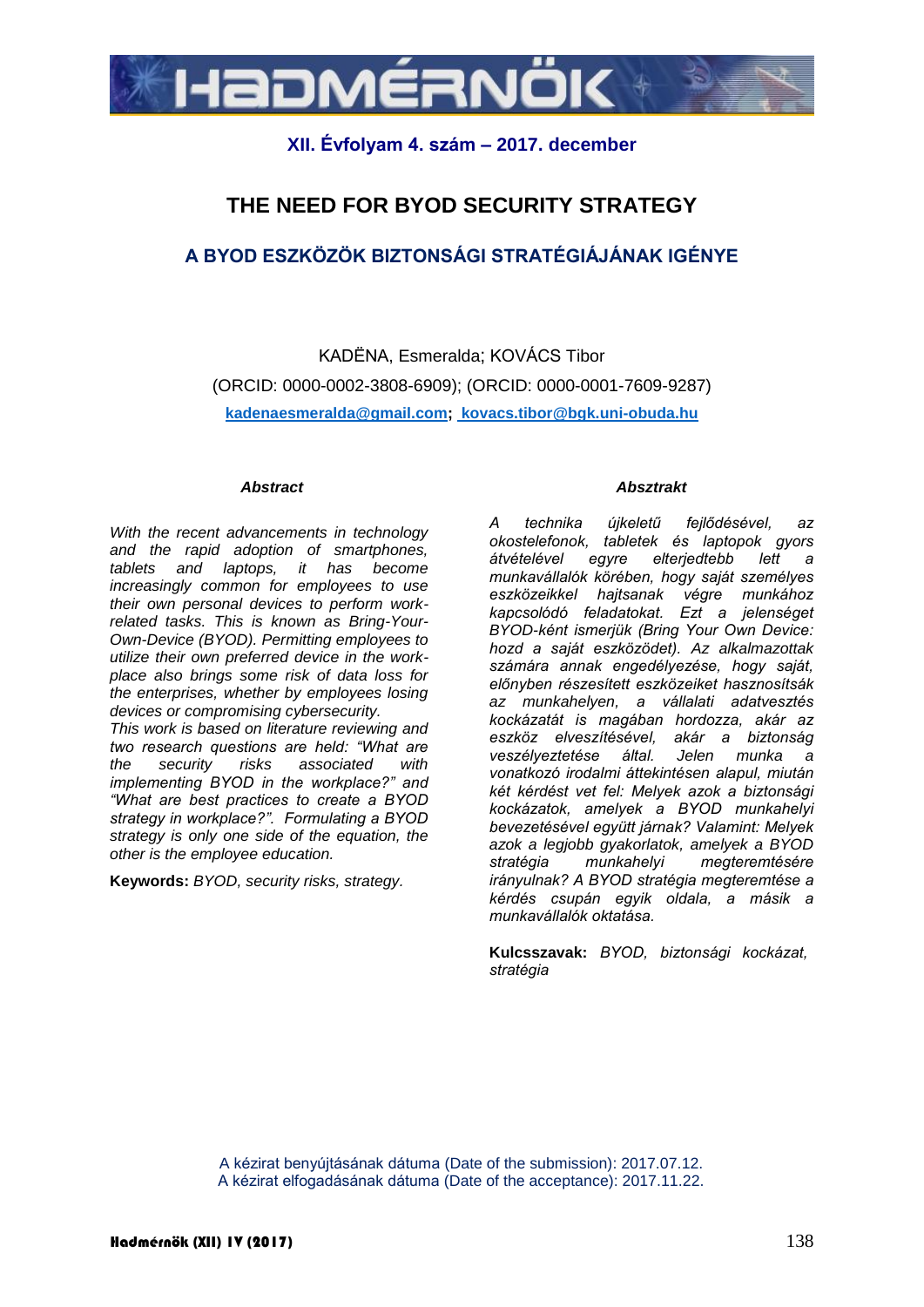# **INTRODUCTION**

Nowadays the use of the Internet has assumed omnipresence, affecting the way we live and work. New concepts and concerns come with it and here I will concentrate on the emerging concept of Bring-Your-Own-Device (BYOD). According to the defining of Ghosh et al., BYOD is a new development in the workplace through which the employees are encouraged to access organization resources like corporate e-mails, calendars and scheduling, documents, applications, etc., with their personal devices, either for work or for personal use [1].

The relative low cost of the smartphone and also its ease of use at the workplace for voice and data services, contribute also to the adoption of BYOD concept. The characteristics of smartphone have to do with its contemporary advanced features and the numerous applications (apps). From the point of view of computer architecture, basically it is an embedded portable computer, equipped with interactive, mostly Java-based Apps, running on flexible operating systems (OSs) such as Android, iOS, Windows Mobile, etc. The paradigm of running these smartphones on mostly free-and open-source software (FOSS), have made its adoption and use very reliable and universal [2].

According to this, different organizations are coming to terms with the need for a BYOD strategy to authenticate and authorize employees to use BYOD on enterprise networks, which would inure to the benefits of the organization. On the other hand, BYOD presents network externalities which could impact on the corporate security framework of re-defining the uncertainties of network perimeter and to safeguard the information assets to ensure confidentiality, integrity and availability (CIA) [3], [4].

A key concern with BYOD is the case where management of the organization may not be aware of personally-owned devices accessing corporate resources. Furthermore might happen that the needed technical support may not also provided. According to past related- studies, it is shown that there is an increased cyber-risk posed to the sensitive corporate information assets of any business when "foreign" and/or unauthorized devices access the corporate network [5].

The research of Onwubiko and Owens shows that employees compliance with security policies and guidelines is taken for granted in many companies. Instead they prefer a formalistic approach of the security [6]. Actually these provides some directives on where to extra resources should be used to improve the employees (regarding security awareness) as one of the most important lines of the defense. A compromised mobile device with access to the enterprise network could serves as vulnerable entry points for nefarious activities within the network and possibly with access to sensitive information. Therefore is very important for any organization while adopting BYOD, to put in place the appropriate security measures in order to mitigate against the disadvantages of this phenomenon.

It was reported that in a study from Alcatel-Lucent's Motive Security Labs, 16 million mobile devices worldwide have been infected by malware and mobile infections are said to be growing at a disturbing rate, with an increase of 25% in 2014 comparing with 20% in 2013 [7]. CEBR reported that mobile-related cyber-attacks cost UK businesses about £18 billion in lost revenue and £16 billion in increased IT expenditure per year resulting from breaches [8]. As we can see, the report indicates that the mobile devices compromises are a widespreas risk, where 81% of UK businesses recording a breach in 2014 [8].

Actually experts believe that if nothing is done about the cyber-risk threats, the organizations in all parts of the world are faced with cybersecurity breaches and will continuously remain faced with these concern. These breaches resulting mostly in breach cost such as incident response forences, clean up, legal; reputation and brand damage as a consequence; and lost on their revenue due to downtime and so on [3]. To aggravate the already unsafe situation, the major part of SMEs in developing economies consider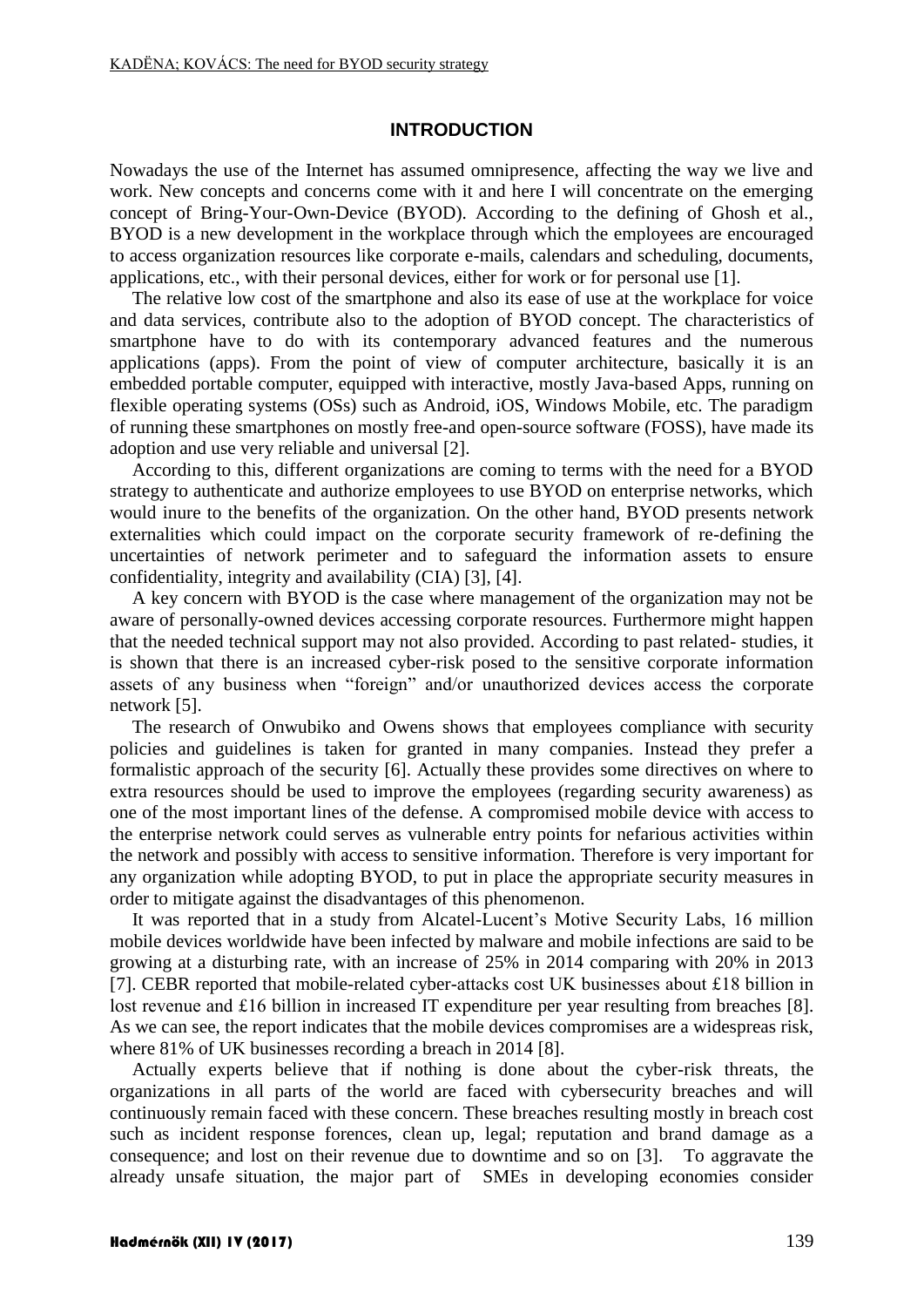themselves as not having any data attractive to threat agents, and they have not face any attack. Actually the contrary is true, it can be imagined/believed, big companies usually have data on employees, clients, suppliers, partners, etc., and it is with much more interest for attackers to have that large information on their hands [3]. Although this, there are no limits for attackers, the potential risks and countermeasures to stay on the safe side should be taken not only in consider but also to implement them in the appropriate way.

# **BYOD CHALLENGES AND SECURITY RISKS**

The BYOD concept implemented in different kind of organizations can bring about many advantages such as increased efficiency and convenience. But what might be convenient for us (users) can be also convenient for attackers. Thus this phenomenon as it was mentioned above led to/bring a number of security risks for IT infrastructure and data of the enterprises and users also.

Actually there are certain factors that increase the occurrence of BYOD risks. To start, when the enterprise and personal data are allowed to coexist on the same device, then it becomes very problematic and challenging to find a balance between security control of enterprise and privacy of personal data, especially when the device is not a corporate asset. Furthermore, it is not easy for IT departments to support different phone/OS version/carrier combinations [9], which are also constantly changing with technical advancement and get outdated very quickly [10], [1], [11]. We should also keep in mind that because of the increased processing power and memory of smartphones and tablet computers, increased data transmission capabilities of the mobile phone networks, and open and third-party extensible operating systems for mobile devices, they become an interesting target for attackers [12]. Below are listed and more explained some associated risks related with BYOD in enterprises.

## **Data leakage**

Data Leakage can result from different causes. Considering a lost/stolen device case. Data leakage can happen when an attacker access data on a lost or stolen device with unprotected memory. If data on the BYOD memory or its removable media is not adequately secured by encryption it is possible that an attacker can easily gain access to information [13]. Another case is when enterprise information is sent to personal contacts by mistake [11]. Usually and very often BYODs contain also important and valuable information such as credit card data, bank account numbers, passwords/PINs and so on. Because of their portable nature, they are the main store for the user's personal information and also corporate sensitive data. Moreover there are chances that some disgruntled employees may also share confidential business data on personal devices with competitors, leading to a competitive disadvantage for the organization [1].

Another case has to be with improper decommissioning. It means the transfer of a mobile device to another user without removing sensitive data may result in an attacker gaining access to the data on it [5]. Due to a growing awareness of identity theft many people and organizations now destroy or wipe computer hard drives prior to decommissioning. Unfortunately, the same is not yet happening with mobile devices used in the workplace with sensitive corporate data.

Reminding that personal devices are not part of the business's IT infrastructure, and due to that, these devices are not protected by company firewalls and systems (unless the company takes countermeasures against this). So it is clear that data leakage can led to not only problems for users but through BYOD they can be transmitted also to company causing company's system vulnerable to data breaches.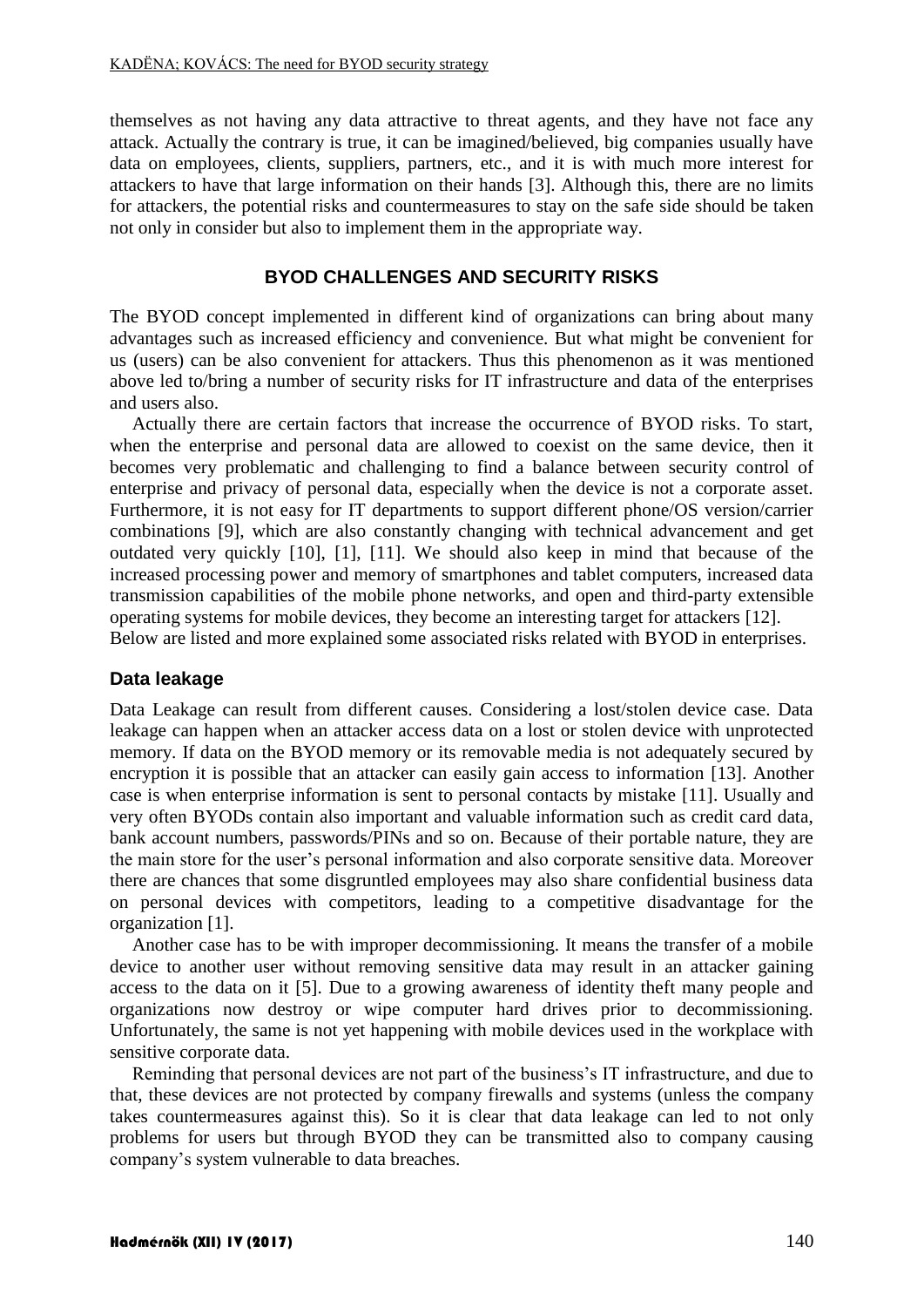# **Data Disclosure by accident**

It is possible that data can be disclosed unintentionally by the user of a mobile device. Data is transmitted or received and many users are either unaware, tend to forget that or ignore the privacy settings. Even though they may have given a clear approval, their naivety about functionality of device applications led to problems with their awareness on the fact that an application collects and publishes personal data [3], [14].

# **Phishing and SMishing**

Phishing or SMiShing can result from an attacker using phony applications, SMS, or email that appear unpretentious to collect user credentials like password, PINs, or credit card information [15]. Phishing attacks are well-known threats for users of traditional computers and are increasingly becoming a concern for mobile devices and platforms alike for several reasons. What is more, the reduced screens sizes of these devices, makes it convenient for attackers to camouflage useful hints like whether the website uses SSL, that users rely on to decide whether or not to submit credentials. Also, application stores provide a new way of phishing by giving attackers the chance to place counterfeit apps in the app-store, looking like authentic apps, as well as these devices provide additional channels that can be used for phishing, using SMS in the case of SMiShing. Users may be less cautious about SMS phishing messages, and finally even though users may be aware of the risk of phishing in traditional computers, most are unaware of the same type of risk in mobile devices.

# **Hackers can infiltrate system**

It can result from network resource overload due to many mobile devices connecting to the corporate network and exhausting resources and making them unavailable to legitimate users. Thus, the availability security dimension is said to have been compromised of breached. The uptake of smartphones usage and mobile Internet, have increased the risk of network congestion through either signaling overload or data capacity overload [16].

## **Network congestion**

## *Vulnerabilities*

Several kinds of vulnerabilities still remain a crucial concern for BYOD. It was reported from Enterprise Apps Tech News, that CyrusOne outlines malware, device theft and phishing as among the key risks for organizations [17].

*Malware:* There are many types of malicious software (malware) and are referred to by different names depending on the function. It tends to disturb users by entering at private specific information, they may cause breakdown of the device and lead to stolen or to become unusable the information/documents of the users [18]. Common malwares include Spyware, Virus, Financial Malware, Surveillance Malware, Trojan horse, etc. They are a big problem when implementing BYOD strategies into a business. While using personal devices, employees can access whatever sites or download any mobile applications that normally business would restrict to protect its system.

*"Jailbreaking" or "rooting"* a device also puts company's systems at risk because it removes limitations imposed by the manufacturer to keep the mobile software updated and protected against external threats. It's best to understand that as employees have the freedom to choose whatever device they want to work with, the process of keeping track of vulnerabilities and updates is considerably harder. Through this method hackers are allowed to have access to the OS of the mobile and as a result creates a vulnerability. Furthermore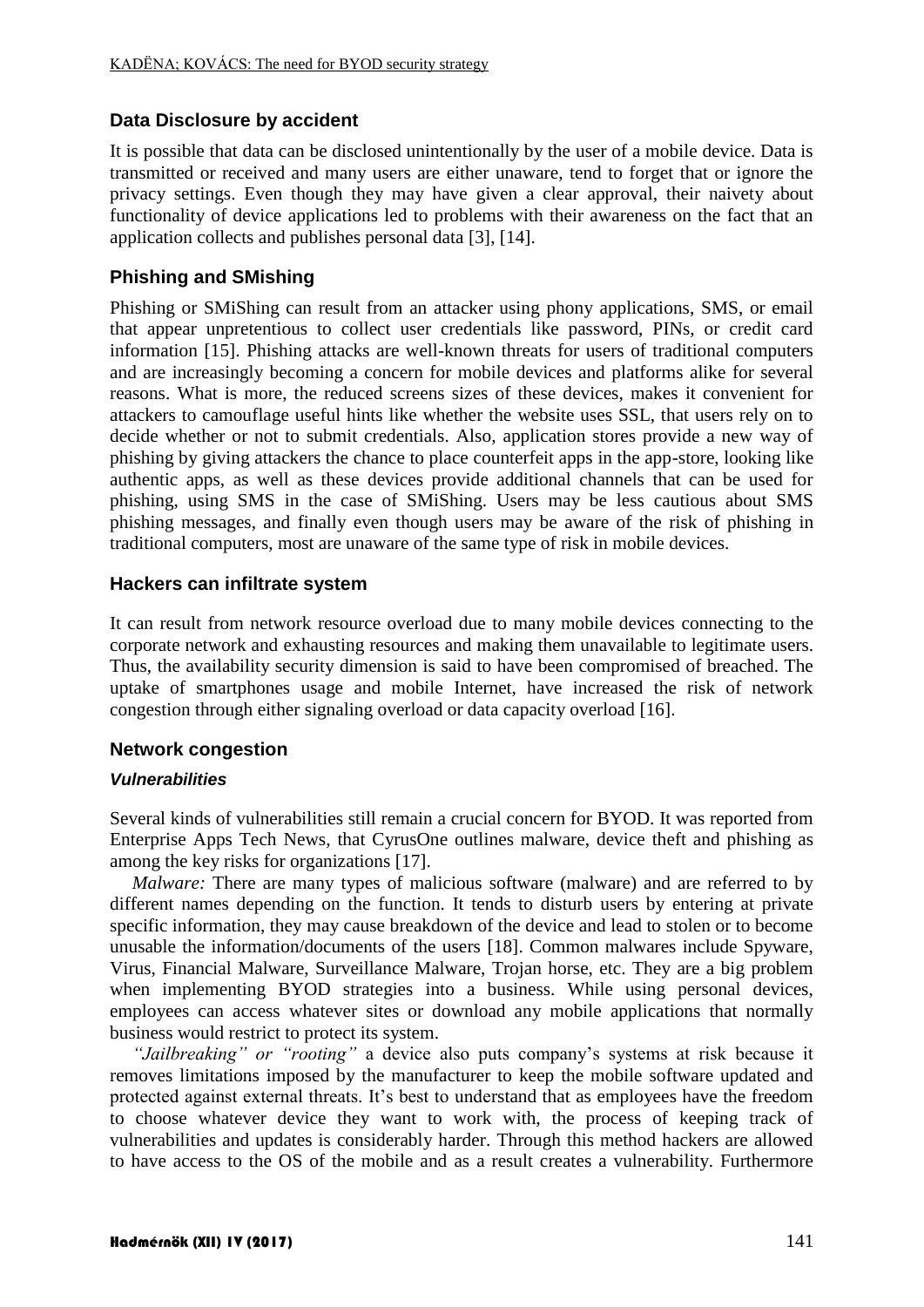these devices do not receive the necessary security updates and become vulnerable to threats [19].

# **POSSIBLE SOLUTIONS AND STRATEGY**

Taking in consider that BYOD is applied in many companies and the risks and challenges that this phenomenon brings, it is very important for organizations, especially for IT departments to have a strategy to create a balance between a great user experience and effective information security.

To avoid risk one option might be the strategy of "Here is your own device (HYOD)". Here the devices are provided by the organization where the enterprise has total control on the device. It can happen that employees are resistant against this approach and they may use workarounds as using a company-owned device may be considered inconvenient for them [20]. Furthermore Earley et al., note "the trick is to use transparent approaches and a light touch, rather than intrusive approaches that will only encourage workarounds" [21].

An acceptable use policy may be used alone or in conjunction with installed software for managing the device [22]. In case that a software option is chosen, then a mobile device management (MDM) application can enforce the policies required by the organization prior to providing the employee's device with access to the company network [20]. It was noted from Chang et al., that the "BYOD policies include identifying which devices can be used in the company network, listing both allowed and banned apps, and describing classes of data that shouldn't be stored locally after being used by a mobile application" [20, p. 2]. A whitelist and blacklist of applications should be maintained with an understanding that the blacklisted applications will never be installed on a managed device [1].

In case the device is lost or stolen the user need to back up his/her personal information before and during enrollment in the MDM [23]. The MDM should adhere to the company security policy to enforce passwords and screen lock capabilities also.

The U.S. White House suggests three virtualization methods:

- Remotely access the computing resources so the data is not stored on the personal devices;
- Implement a walled garden that separates the personal and corporate apps processes;
- Apply limited separation of the employee personal and corporate data with a requirement of security controls [20].

It was suggested by Ackerman [22], that: "keeping corporate data on the device in a separate software container (which allows the user's and the business's programs to run simultaneously without accessing each other's data)". Can be taken in consider also mandatory installation of security software, configuration of auto-update for software updates and security patches, the creation of security codes, the use of VPN protocols when using public Wi-Fi connections, the encryption of all company data, and the enabling of remote deletion capabilities.

Another important issue is related with employees and their responsibilities regarding securing policies. Their security awareness should be taken in consider in every enterprise. Organizations and especially IT departments need to create material to train their employees on different practices such as:

- What devices will be supported?
- What mobile operating systems (Android or iOS) will be supported?
- What apps, if any, will be supported?
- Address security issues with BYOD policy, including: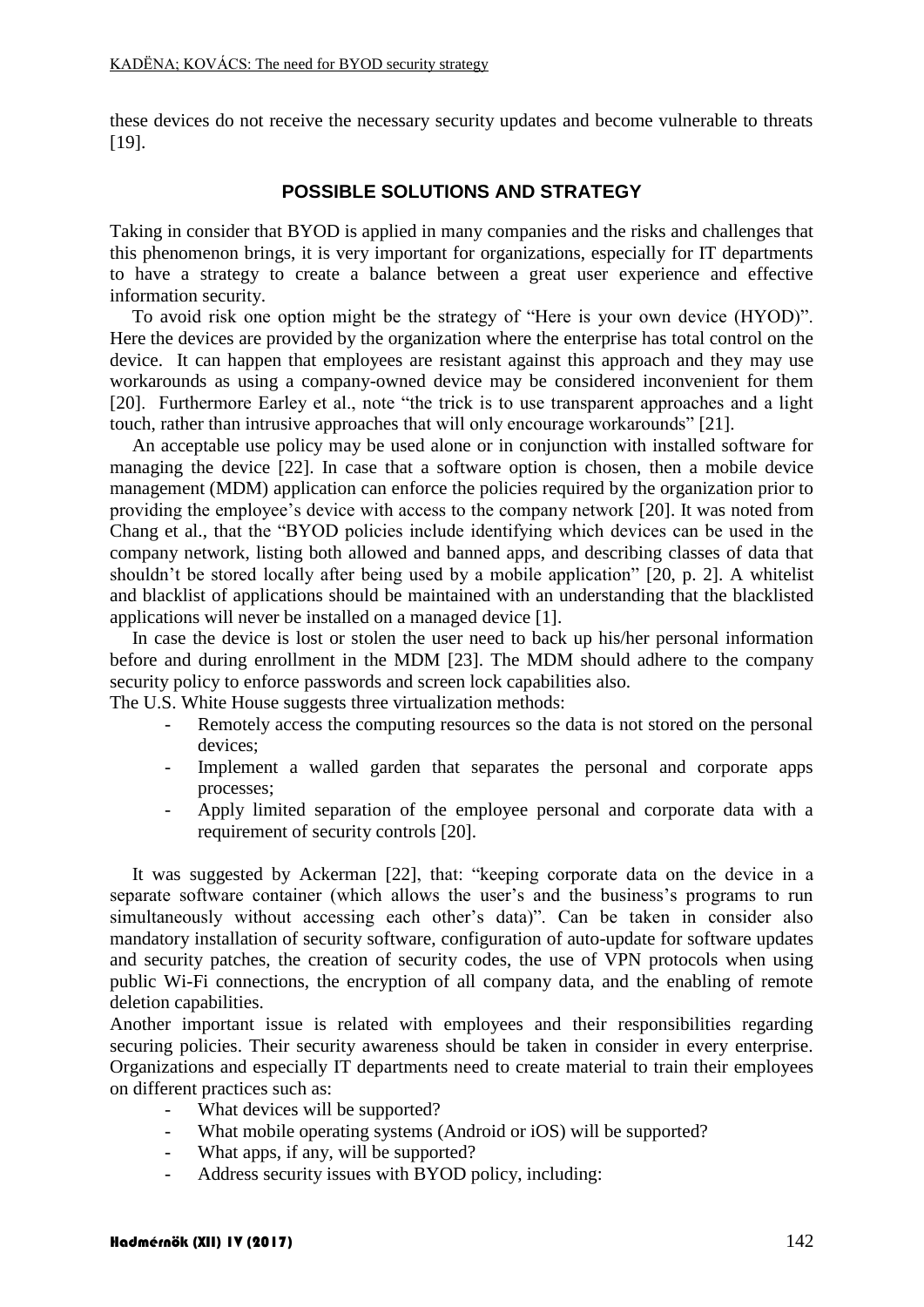- o Password policies;
- o Public Wi-Fi security and awareness;
- o Loss and/or phone theft policies.

Employees need to understand how security threats affect them personally in order to have successful operations. Why not considering the possibility that employees can should also sign an agreement after completing BYOD training to eliminate any future questions about ownership, loss, or confidentiality breaches.

Despite the effort governance, compliance and security functions put into managing information security, employees often remain the weakest link in an organization's defense. But even a basic level of risk understanding and awareness can prevent simple failures in control that are often the root cause of security breaches. This doesn't mean to force them to read and agree the policies. It is about connecting different integral parts within organization and explaining why is really important to stay in the safe side.

After a two-year transition, from May 2018, General Data Protection Regulation (GDPR) will come into effect [24]. It aims law updating to better address challenges of privacy for a better security protection for individuals and companies. And BYOD will meet it as well. Companies with inappropriate BYOD policies may run the risk of non-compliance with GDPR and paying up to 4% of global turnover, as well as the risk of insider threat and data breaches [25]. So the need to strengthen BYOD policies must be to the top of priority list and it is needed that these policies must be conform to industry regulations and correctly implemented, especially into employee training.

# **CONCLUSIONS**

This work was developed with focus on BYOD concept. Constantly organizations attempt to improve their strategies for better management and higher returns. But one of the major challenges they must take not only in consider but also to prevent is bring your own device (BYOD) risk. It was presented that this phenomenon brings a number of security risks for IT infrastructure, data of the enterprises and users also.

The occurrence of BYOD risks are increasing and there are certain factors. Starting from the fact that the enterprise and personal data are allowed to coexist on the same device, then it becomes very problematic and challenging to find a balance between security control of enterprise and privacy of personal data, especially when the device is not a corporate asset. Maybe the balance will never be created as the technology is becoming more and more convenient and in the same time risky. But always should be taken countermeasures. Organizations and especially IT departments should have a strategy to create a balance between a great user experience and effective information security. HYOD might be a solution but it is shown that is same cases employees are resistant against this approach.

In the case of BYOD a MDM application can enforce the policies required by the organization prior to providing the employee's device with access to the company network. Also the employee's awareness is a big problem. The really intention is not to enforce but to put them and companies in the safe side. Their collaboration is needed and the companies should put more emphasize on the security training.

These policies are mentioned as solutions on in this work but normally they might have some limitations. So the future work might be providing a best view of security risks of BYOD and to see how the BYOD policies are changing and how will they change, when GDPR will come into effect.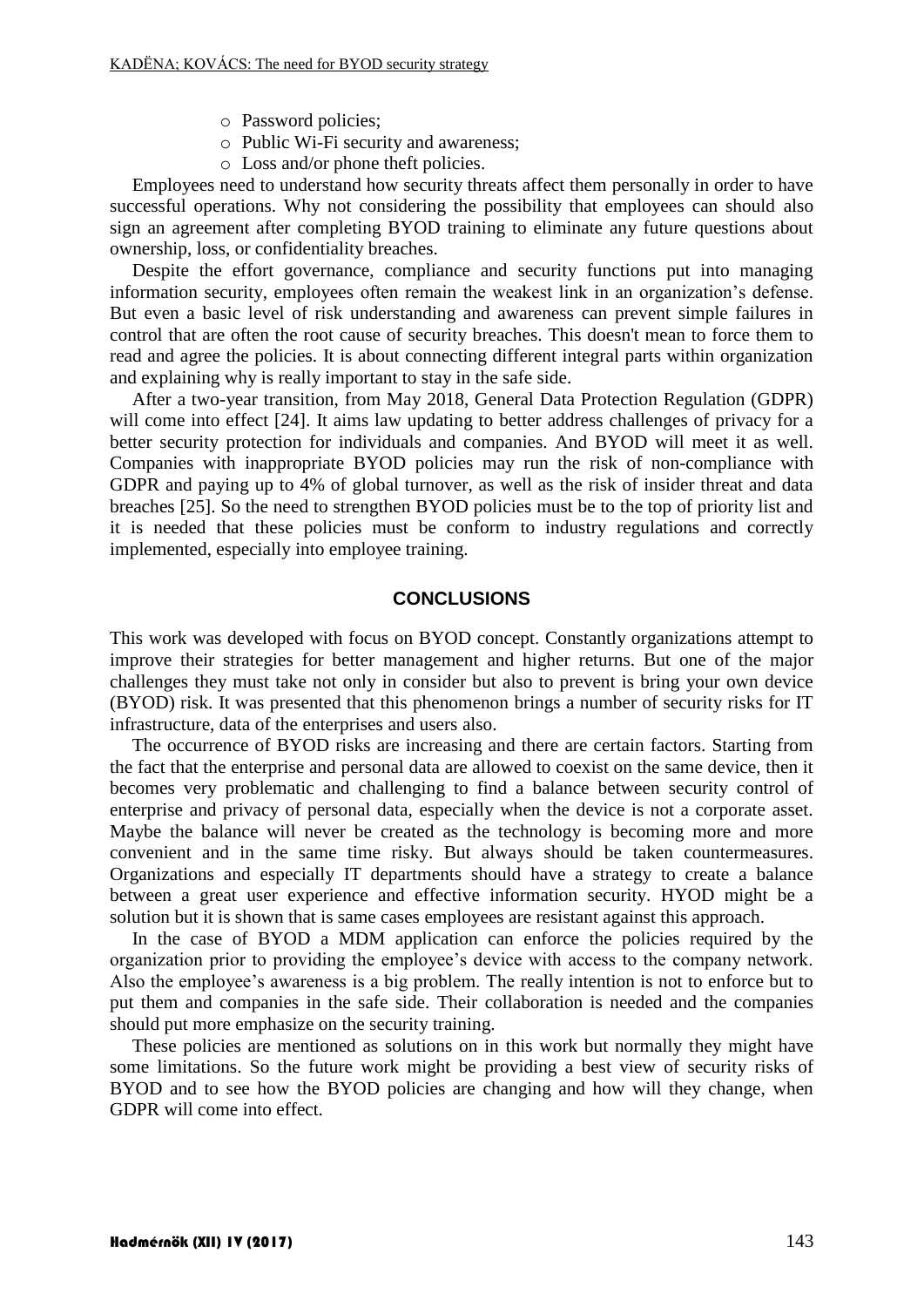# **BIBLIOGRAPHY**

- [1] P. K. GAJAR, A. GHOSH AND S. RAI, "Bring Your Own Device (BYOD): Security risks and mitigating," *Journal of Global Research in Computer Science,* vol. 4, no. 4, April 2013.
- [2] G. HOGBEN AND M. DEKKER, "Smartphone Security: Information Security Risks, Opportunities and Recommendations for Users," ENISA, London, 2010.
- [3] E. O. YEBOAH-BOATENG, "Cyber-Security Challenges with SMEs in Developing Economies: Issues of Confidentiality, Integrity & Availability (CIA)," Institut for Elektroniske Systemer, Aalborg Universitet, Aalborg, 2013.
- [4] ERNST & YOUNG, "Security & Risk Considerations for your Mobile Device Program," EY, 2013.
- [5] E. O. YEBOAH-BOATENG, "Using Fuzzy Cognitive Maps (FCMs) to Evaluate the Vulnerabilities with ICT Assets Disposal Policies," *International Journal of Electrical & Computer Sciences,* vol. 12, no. 5, pp. 20-31, 2012.
- [6] C. ONWUBIKO, T. J. OWENS, "Situational Awareness in Computer Network Defence: Principles, Methods and Applications," IGI Global, 2012.
- [7] P. PAGANINI, "More than 16 million mobile devices are infected worldwide," Security Affairs, 2015.
- [8] CEBR, "The business and economic consequences of inadequate cybersecurity," Centre for Economics and Business Research Ltd, 2015.
- [9] C. ROSE, "BYOD: An Examination of Bring Your Own Device in Business," *Review of Business Information Systems – Second Quarter 2013,* vol. 17, no. 2, pp. 65-70, 2013.
- [10] E. B. KOH, J. OH AND C. IM , "A study on security threats and dynamic access control technology for BYOD, Smart-work Environment," in *Proceedings of the International MultiConference of Engineers and Computer Scientists*, Hong Kong, 2014.
- [11] C.-C. CHANG, W. CHENG-CHIEH AND S.-C. CHEN, "The Influence of Bring Your Own Device on the Psychological Climate at Workplace," in *ICEC '14 Proceedings of the Sixteenth International Conference on Electronic Commerce*, Philadelphia, PA, 2014.
- [12] G. COSTANTINO, F. MARTINELLI, A. SARACINO AND D. SGANDURRA, "Towards enforcing on-the-fly policies in BYOD environments," in *9th International Conference on Information Assurance and Security (IAS)*, Gammarth, 2013.
- [13] B. CAUSEY, "Strategy: How to Conduct an Effective IT Security Risk Assessment," InformationWeek Reports, 2013.
- [14] M. E. WHITMAN AND H. J. MATTORD, Principles of Information Security, 4th ed., Boston, MA: Cengage Learning, 2011.